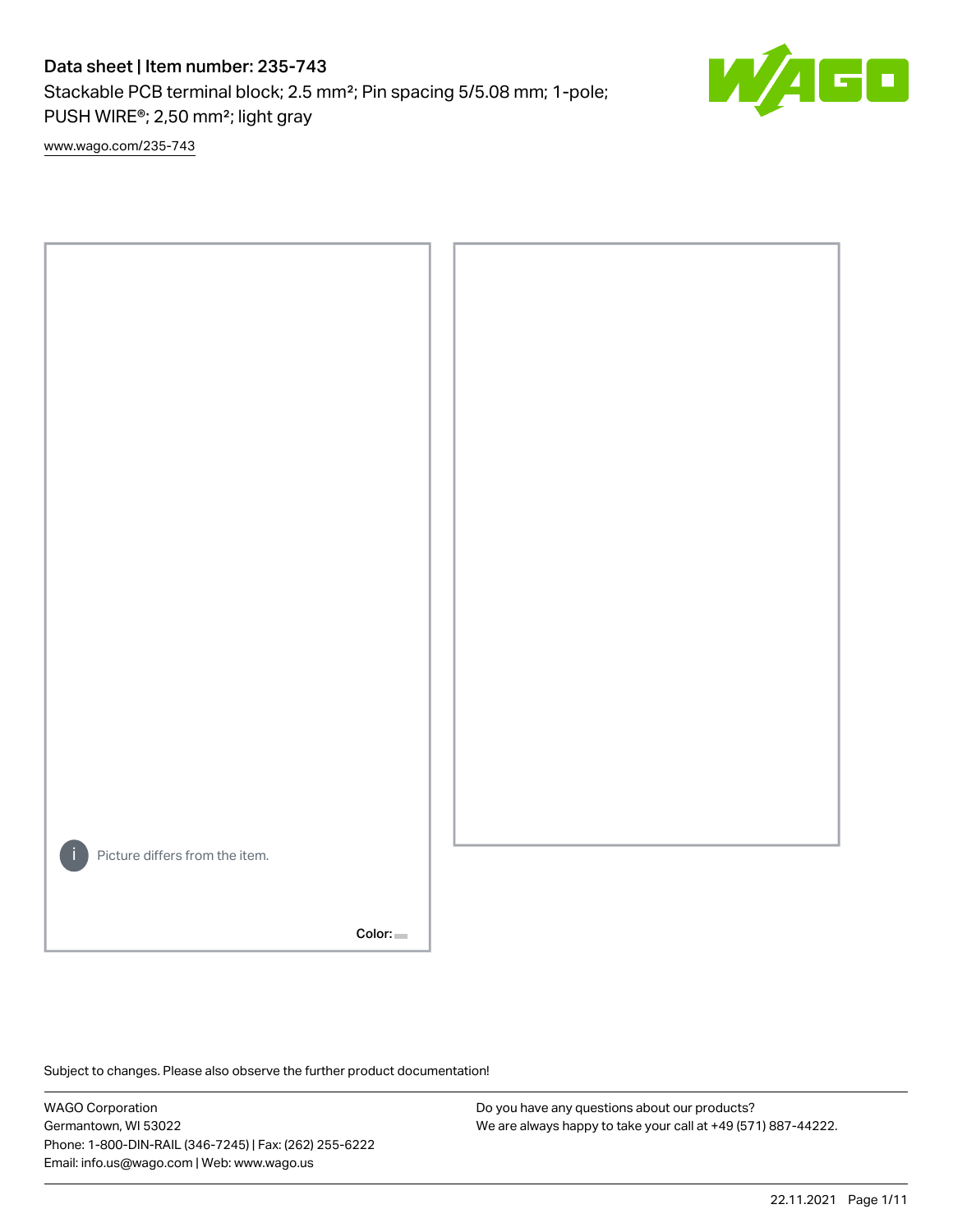



#### Item description

- Low-profile modular PCB terminal blocks with PUSH WIRE<sup>®</sup> connection for custom terminal strip assemblies  $\blacksquare$
- $\blacksquare$ Push-in termination of solid conductors
- $\blacksquare$ Double solder pins for high mechanical stability
- $\blacksquare$ Conductor removal via screwdriver (2.5 mm blade width)
- $\blacksquare$ Set to metric or inch pin spacing by compressing PCB terminal strips or pulling them apart
- $\blacksquare$ Also available with a test slot

## Data

# Notes

| Variants: | Other colors                                                     |
|-----------|------------------------------------------------------------------|
|           | Other versions (or variants) can be requested from WAGO Sales or |
|           | configured at https://configurator.wago.com/                     |

# Electrical data

#### IEC Approvals

| Ratings per                 | IEC/EN 60664-1   |
|-----------------------------|------------------|
| Rated voltage (III / 3)     | 250 V            |
| Rated surge voltage (III/3) | 4 <sub>k</sub> V |
| Rated voltage (III/2)       | 320 V            |
| Rated surge voltage (III/2) | 4 <sub>k</sub> V |
| Nominal voltage (II/2)      | 630 V            |
| Rated surge voltage (II/2)  | 4 <sub>k</sub> V |
| Rated current               | 24 A             |

| <b>WAGO Corporation</b>                                | Do you have any questions about our products?                 |
|--------------------------------------------------------|---------------------------------------------------------------|
| Germantown, WI 53022                                   | We are always happy to take your call at +49 (571) 887-44222. |
| Phone: 1-800-DIN-RAIL (346-7245)   Fax: (262) 255-6222 |                                                               |
| Email: info.us@wago.com   Web: www.wago.us             |                                                               |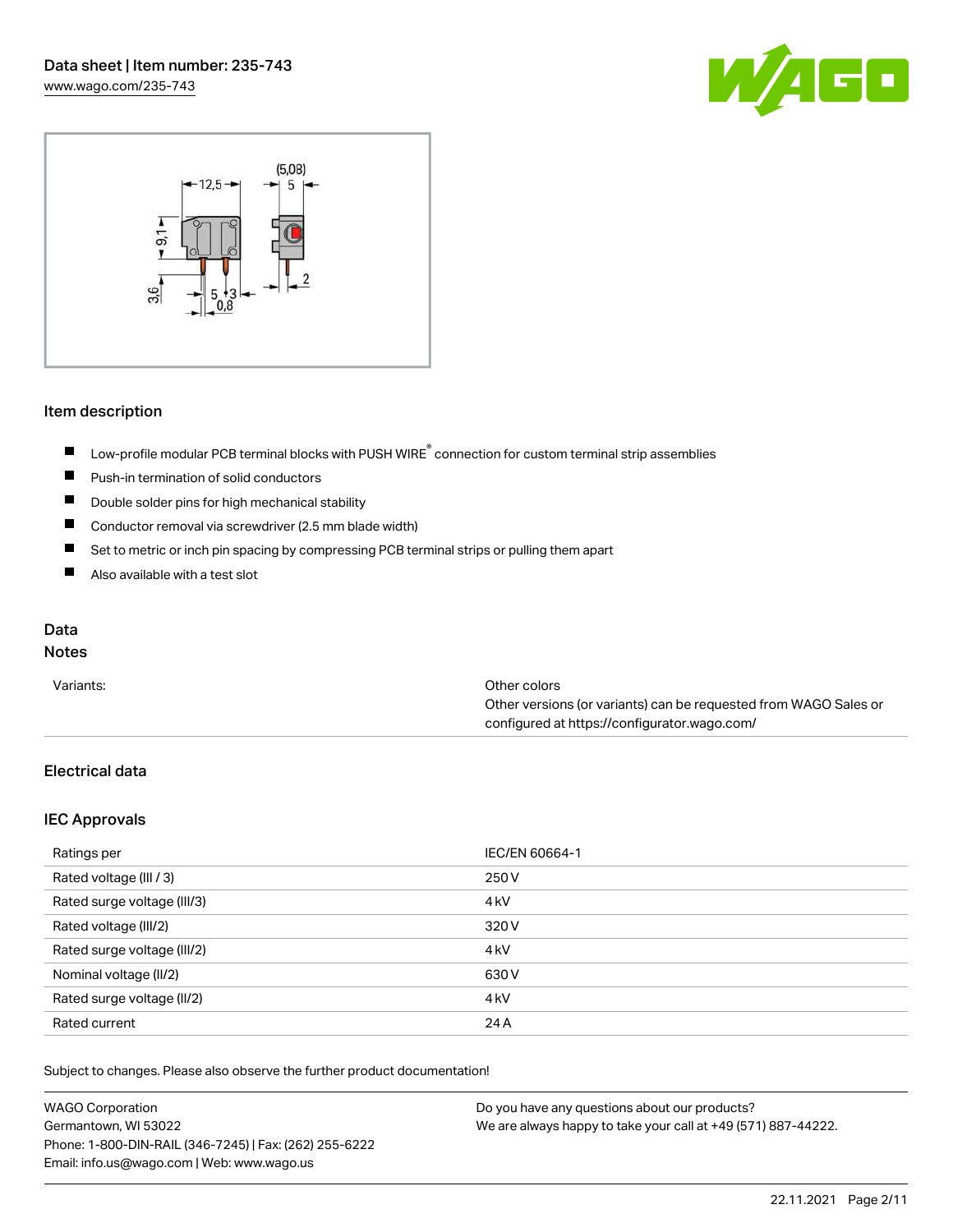[www.wago.com/235-743](http://www.wago.com/235-743)



Legend (ratings) (III / 2) ≙ Overvoltage category III / Pollution degree 2

#### UL Approvals

| Approvals per                  | UL 1059 |
|--------------------------------|---------|
| Rated voltage UL (Use Group B) | 300 V   |
| Rated current UL (Use Group B) | 10 A    |
| Rated voltage UL (Use Group D) | 300 V   |
| Rated current UL (Use Group D) | 10 A    |

#### CSA Approvals

| Rated voltage CSA (Use Group B) | 300 V |
|---------------------------------|-------|
| Rated current CSA (Use Group B) |       |

#### Connection data

| Total number of connection points |  |
|-----------------------------------|--|
| Total number of potentials        |  |
| Number of connection types        |  |
| Number of levels                  |  |

#### Connection 1

| Connection technology                             | PUSH WIRE®                             |
|---------------------------------------------------|----------------------------------------|
| Actuation type                                    | Operating tool                         |
| Solid conductor                                   | $0.5$ 2.5 mm <sup>2</sup> / 20  14 AWG |
| Fine-stranded conductor; with insulated ferrule   | $0.251.5$ mm <sup>2</sup>              |
| Fine-stranded conductor; with uninsulated ferrule | $0.251.5$ mm <sup>2</sup>              |
| Strip length                                      | $910$ mm / 0.35  0.39 inch             |
| Conductor connection direction to PCB             | 0°                                     |
| Number of poles                                   |                                        |

# Physical data

| Pin spacing             | 5/5.08 mm / 0.197/0.2 inch |
|-------------------------|----------------------------|
| Width                   | $6.5$ mm / 0.256 inch      |
| Height                  | 12.8 mm / 0.504 inch       |
| Height from the surface | 9.2 mm / 0.362 inch        |
| Depth                   | 12.5 mm / 0.492 inch       |
| Solder pin length       | 3.6 <sub>mm</sub>          |

| <b>WAGO Corporation</b>                                | Do you have any questions about our products?                 |
|--------------------------------------------------------|---------------------------------------------------------------|
| Germantown, WI 53022                                   | We are always happy to take your call at +49 (571) 887-44222. |
| Phone: 1-800-DIN-RAIL (346-7245)   Fax: (262) 255-6222 |                                                               |
| Email: info.us@wago.com   Web: www.wago.us             |                                                               |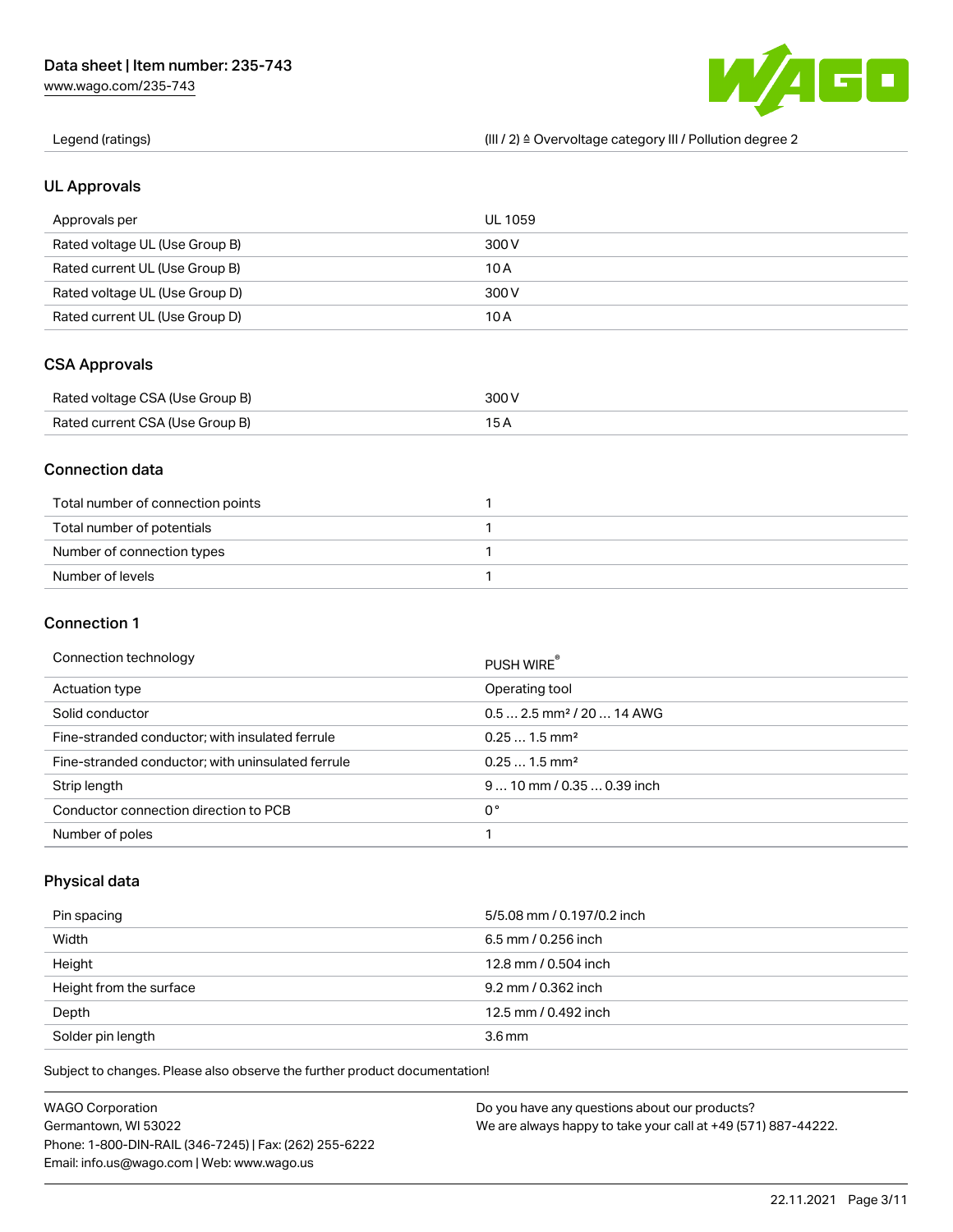# Data sheet | Item number: 235-743

[www.wago.com/235-743](http://www.wago.com/235-743)



| Solder pin dimensions                | $0.8 \times 0.4$ mm |
|--------------------------------------|---------------------|
| Drilled hole diameter with tolerance | $1^{(+0.1)}$ mm     |

# PCB contact

| PCB Contact                         | THT                                 |
|-------------------------------------|-------------------------------------|
| Solder pin arrangement              | within the terminal block (in-line) |
| Number of solder pins per potential |                                     |

#### Material data

| Color                       | light gray                            |
|-----------------------------|---------------------------------------|
| Material group              |                                       |
| Insulation material         | Polyamide (PA66)                      |
| Flammability class per UL94 | V <sub>0</sub>                        |
| Clamping spring material    | Chrome nickel spring steel (CrNi)     |
| Contact material            | Electrolytic copper $(E_{\text{Cl}})$ |
| Contact plating             | tin-plated                            |
| Fire load                   | 0.011 MJ                              |
| Weight                      | 0.7 <sub>g</sub>                      |

#### Environmental requirements

| Limit temperature range | $-60+105 °C$ |
|-------------------------|--------------|
|-------------------------|--------------|

#### Commercial data

| Product Group         | 4 (Printed Circuit) |
|-----------------------|---------------------|
| PU (SPU)              | 800 (100) Stück     |
| Packaging type        | box                 |
| Country of origin     | <b>CN</b>           |
| <b>GTIN</b>           | 4055143258548       |
| Customs tariff number | 85369010000         |

## Approvals / Certificates

#### Country specific Approvals

|      |                          |                          | Certificate |
|------|--------------------------|--------------------------|-------------|
| Logo | Approval                 | Additional Approval Text | name        |
|      | <b>CCA</b>               | EN 60947                 | NTR NL-     |
|      | DEKRA Certification B.V. |                          | 7144        |

| <b>WAGO Corporation</b>                                | Do you have any questions about our products?                 |
|--------------------------------------------------------|---------------------------------------------------------------|
| Germantown, WI 53022                                   | We are always happy to take your call at +49 (571) 887-44222. |
| Phone: 1-800-DIN-RAIL (346-7245)   Fax: (262) 255-6222 |                                                               |
| Email: info.us@wago.com   Web: www.wago.us             |                                                               |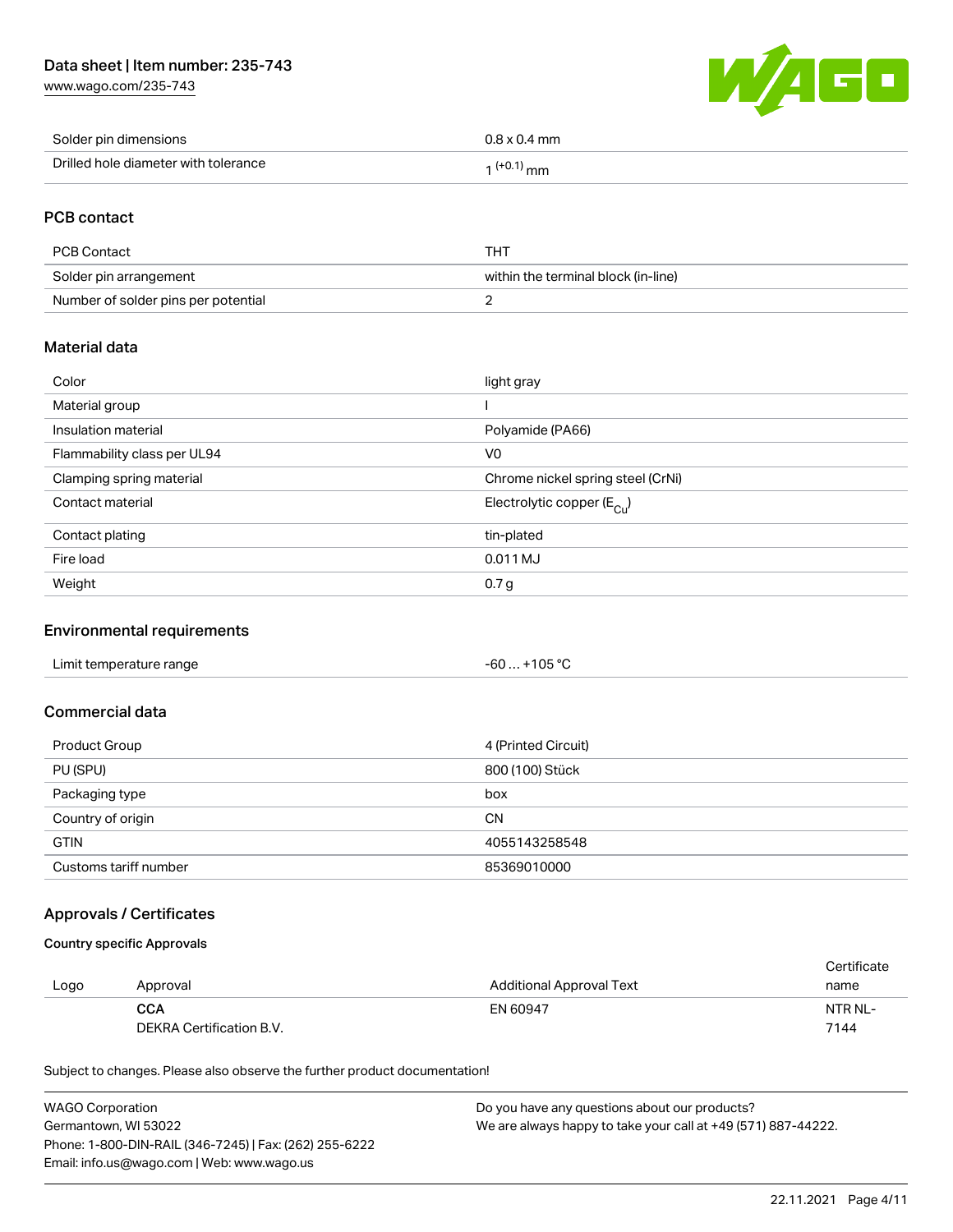

|                       | CCA<br>DEKRA Certification B.V.                         | EN 60998                        | NTR <sub>NL</sub><br>6919          |
|-----------------------|---------------------------------------------------------|---------------------------------|------------------------------------|
| KEMA                  | <b>CCA</b><br>DEKRA Certification B.V.                  | EN 60947                        | 2149549.02                         |
|                       | <b>CCA</b><br>DEKRA Certification B.V.                  | EN 60947-7-4                    | NTR NL-<br>7774                    |
|                       | <b>CSA</b><br>DEKRA Certification B.V.                  | C22.2                           | 1673956                            |
|                       | <b>VDE</b><br>VDE Prüf- und Zertifizierungsinstitut     | EN 60947                        | 40029328                           |
| <b>Ship Approvals</b> |                                                         |                                 | Certificate                        |
| Logo                  | Approval                                                | <b>Additional Approval Text</b> | name                               |
| ABS                   | <b>ABS</b><br>American Bureau of Shipping               |                                 | $19 -$<br>HG1869876-<br><b>PDA</b> |
|                       | <b>DNV GL</b><br>Det Norske Veritas, Germanischer Lloyd | $\overline{a}$                  | TAE000016Z                         |

#### Required accessories

Mounting

Intermediate plate

Item no.: 235-701 nen no... 233-701<br>Spacer; for doubling the pin spacing; gray [www.wago.com/235-701](http://www.wago.com/235-701)

End plates

End plate

Subject to changes. Please also observe the further product documentation!

WAGO Corporation Germantown, WI 53022 Phone: 1-800-DIN-RAIL (346-7245) | Fax: (262) 255-6222 Email: info.us@wago.com | Web: www.wago.us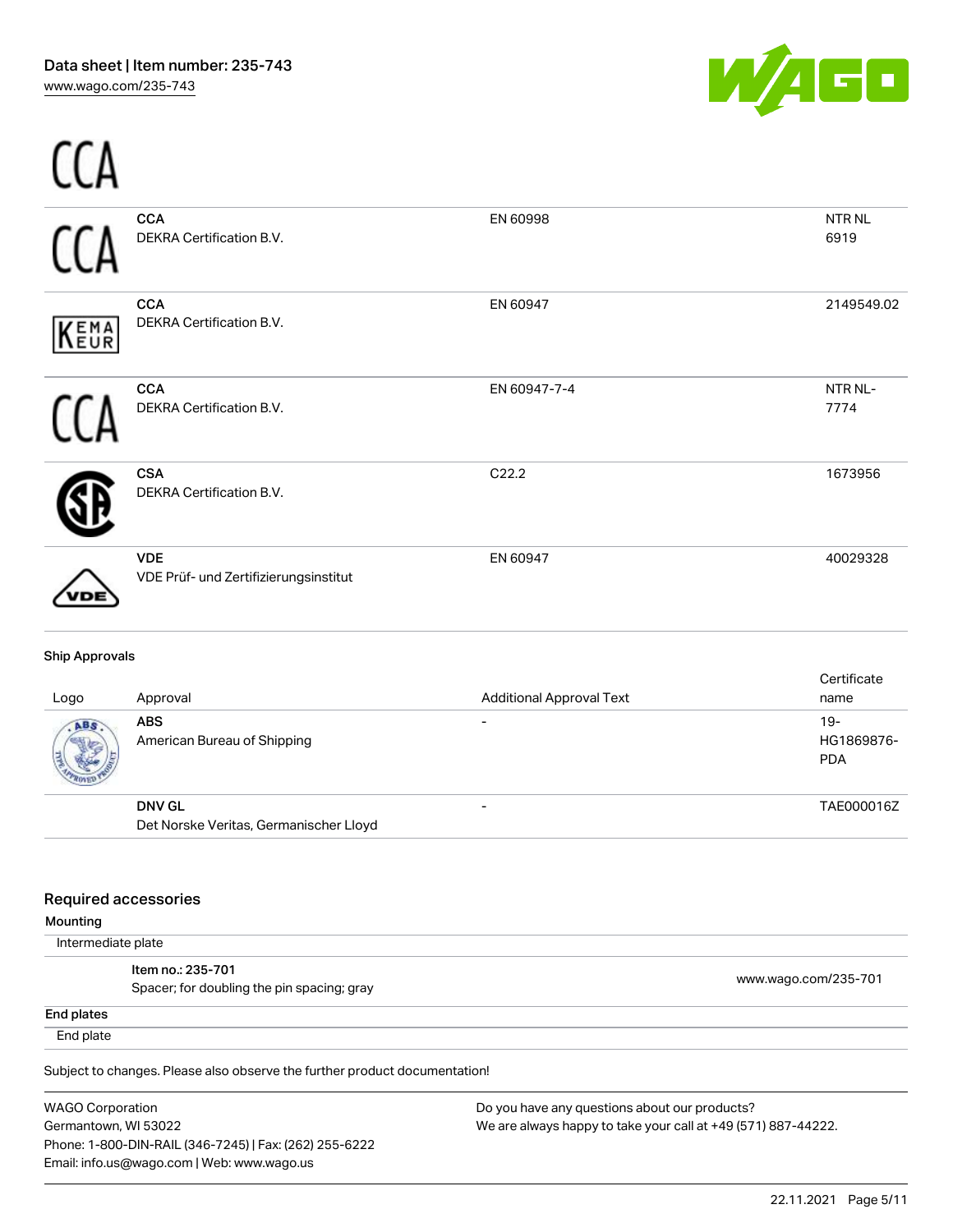[www.wago.com/235-743](http://www.wago.com/235-743)



| www.wago.com/235-850 |
|----------------------|
| www.wago.com/235-800 |
|                      |
| www.wago.com/235-100 |
|                      |
|                      |
| www.wago.com/235-500 |
|                      |
| www.wago.com/235-650 |
|                      |
| www.wago.com/235-600 |
| www.wago.com/235-700 |
|                      |
|                      |
| www.wago.com/235-550 |
|                      |
| www.wago.com/235-200 |
|                      |
| www.wago.com/235-400 |
|                      |
| www.wago.com/235-300 |
|                      |

# Optional accessories

Marking accessories

| Item no.: 210-332/500-202<br>Marking strips; as a DIN A4 sheet; MARKED; 1-16 (160x); Height of marker strip: 3 mm; Strip length 182<br>mm; Horizontal marking; Self-adhesive; white  | www.wago.com/210-332<br>/500-202 |
|--------------------------------------------------------------------------------------------------------------------------------------------------------------------------------------|----------------------------------|
| Item no.: 210-332/500-206<br>Marking strips; as a DIN A4 sheet; MARKED; 33-48 (160x); Height of marker strip: 3 mm; Strip length<br>182 mm; Horizontal marking; Self-adhesive; white | www.wago.com/210-332<br>/500-206 |
| Item no.: 210-332/500-205<br>Marking strips; as a DIN A4 sheet; MARKED; 1-32 (80x); Height of marker strip: 3 mm; Strip length 182<br>mm; Horizontal marking; Self-adhesive; white   | www.wago.com/210-332<br>/500-205 |
| Item no.: 210-332/508-202<br>Marking strips; as a DIN A4 sheet; MARKED; 1-16 (160x); Height of marker strip: 3 mm; Strip length 182<br>mm; Horizontal marking; Self-adhesive; white  | www.wago.com/210-332<br>/508-202 |

WAGO Corporation Germantown, WI 53022 Phone: 1-800-DIN-RAIL (346-7245) | Fax: (262) 255-6222 Email: info.us@wago.com | Web: www.wago.us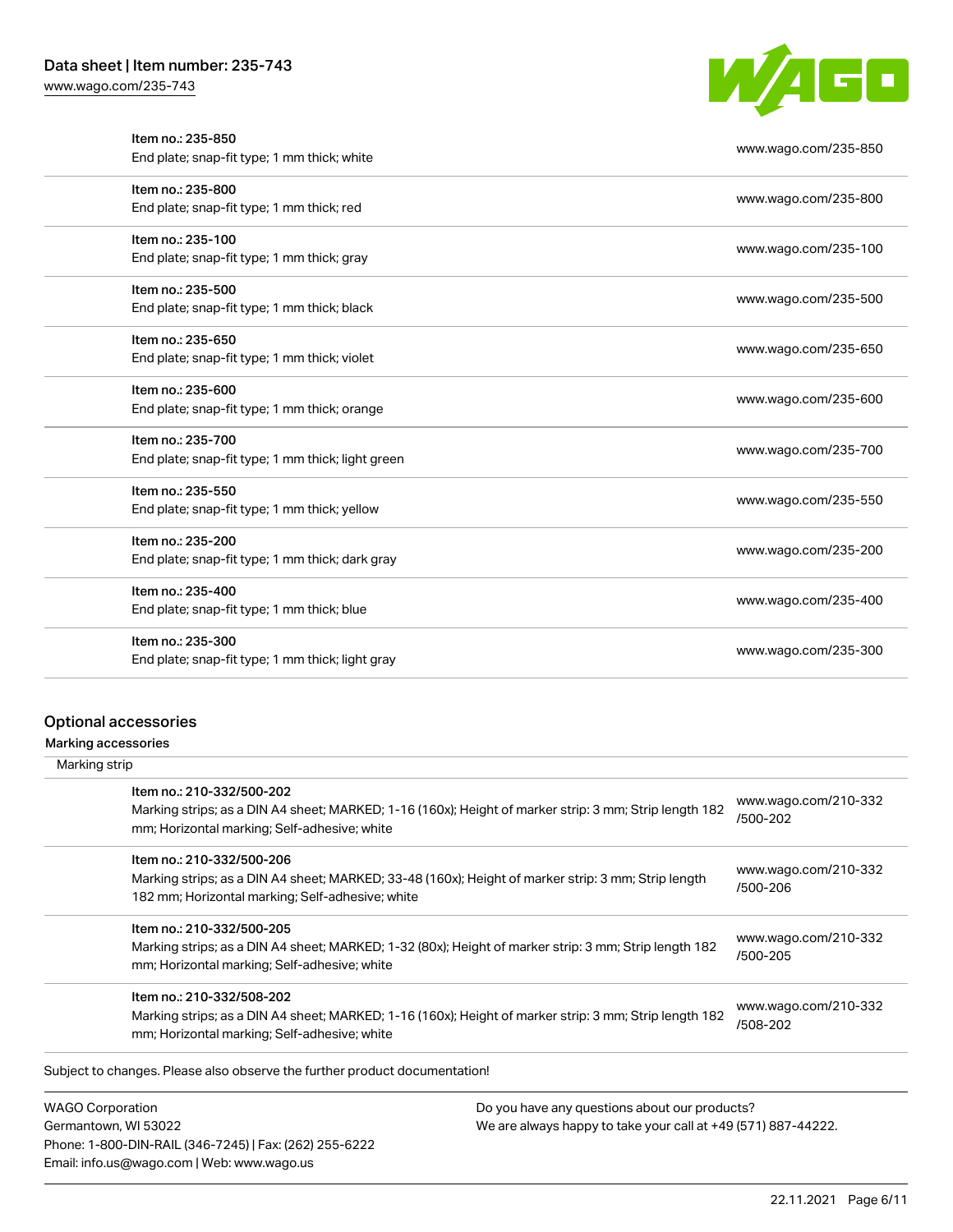

| $MAPO$ Carnoration | Do vou bavo any questione about our producte?                                                                                                                                        |                                  |
|--------------------|--------------------------------------------------------------------------------------------------------------------------------------------------------------------------------------|----------------------------------|
|                    | Subject to changes. Please also observe the further product documentation!                                                                                                           | www.wago.com/216-131             |
|                    | Ferrule; Sleeve for 1 mm <sup>2</sup> / AWG 18; uninsulated; electro-tin plated; electrolytic copper; gastight<br>crimped; acc. to DIN 46228, Part 1/08.92<br>Item no.: 216-131      | www.wago.com/216-143             |
|                    | Ferrule; Sleeve for 0.5 mm <sup>2</sup> / AWG 22; uninsulated; electro-tin plated; silver-colored<br>Item no.: 216-143                                                               | www.wago.com/216-121             |
|                    | Ferrule; Sleeve for 0.34 mm <sup>2</sup> / AWG 24; uninsulated; electro-tin plated<br>Item no.: 216-121                                                                              |                                  |
|                    | Item no.: 216-132                                                                                                                                                                    | www.wago.com/216-132             |
|                    | Item no.: 216-142<br>Ferrule; Sleeve for 0.75 mm <sup>2</sup> / 18 AWG; uninsulated; electro-tin plated; electrolytic copper; gastight<br>crimped; acc. to DIN 46228, Part 1/08.92   | www.wago.com/216-142             |
| I.                 | Item no.: 216-124<br>Ferrule; Sleeve for 1.5 mm <sup>2</sup> / AWG 16; uninsulated; electro-tin plated                                                                               | www.wago.com/216-124             |
|                    | Item no.: 216-122<br>Ferrule; Sleeve for 0.75 mm <sup>2</sup> / AWG 20; uninsulated; electro-tin plated; silver-colored                                                              | www.wago.com/216-122             |
|                    | Item no.: 216-123<br>Ferrule; Sleeve for 1 mm <sup>2</sup> / AWG 18; uninsulated; electro-tin plated; silver-colored                                                                 | www.wago.com/216-123             |
|                    | Item no.: 216-103<br>Ferrule; Sleeve for 1 mm <sup>2</sup> / AWG 18; uninsulated; electro-tin plated                                                                                 | www.wago.com/216-103             |
|                    | Item no.: 216-102<br>Ferrule; Sleeve for 0.75 mm <sup>2</sup> / AWG 20; uninsulated; electro-tin plated; silver-colored                                                              | www.wago.com/216-102             |
|                    | Item no.: 216-104<br>Ferrule; Sleeve for 1.5 mm <sup>2</sup> / AWG 16; uninsulated; electro-tin plated; silver-colored                                                               | www.wago.com/216-104             |
|                    | Item no.: 216-101<br>Ferrule; Sleeve for 0.5 mm <sup>2</sup> / AWG 22; uninsulated; electro-tin plated; silver-colored                                                               | www.wago.com/216-101             |
| Ferrule            |                                                                                                                                                                                      |                                  |
| <b>Ferrules</b>    |                                                                                                                                                                                      |                                  |
|                    | Item no.: 210-332/508-205<br>Marking strips; as a DIN A4 sheet; MARKED; 1-32 (80x); Height of marker strip: 3 mm; Strip length 182<br>mm; Horizontal marking; Self-adhesive; white   | www.wago.com/210-332<br>/508-205 |
|                    | Item no.: 210-332/508-206<br>Marking strips; as a DIN A4 sheet; MARKED; 33-48 (160x); Height of marker strip: 3 mm; Strip length<br>182 mm; Horizontal marking; Self-adhesive; white | www.wago.com/210-332<br>/508-206 |
|                    | Item no.: 210-332/508-204<br>Marking strips; as a DIN A4 sheet; MARKED; 17-32 (160x); Height of marker strip: 3 mm; Strip length<br>182 mm; Horizontal marking; Self-adhesive; white | www.wago.com/210-332<br>/508-204 |
|                    | Marking strips; as a DIN A4 sheet; MARKED; 17-32 (160x); Height of marker strip: 3 mm; Strip length<br>182 mm; Horizontal marking; Self-adhesive; white                              | www.wago.com/210-332<br>/500-204 |
|                    | Item no.: 210-332/500-204                                                                                                                                                            |                                  |

WAGO Corporation Germantown, WI 53022 Phone: 1-800-DIN-RAIL (346-7245) | Fax: (262) 255-6222 Email: info.us@wago.com | Web: www.wago.us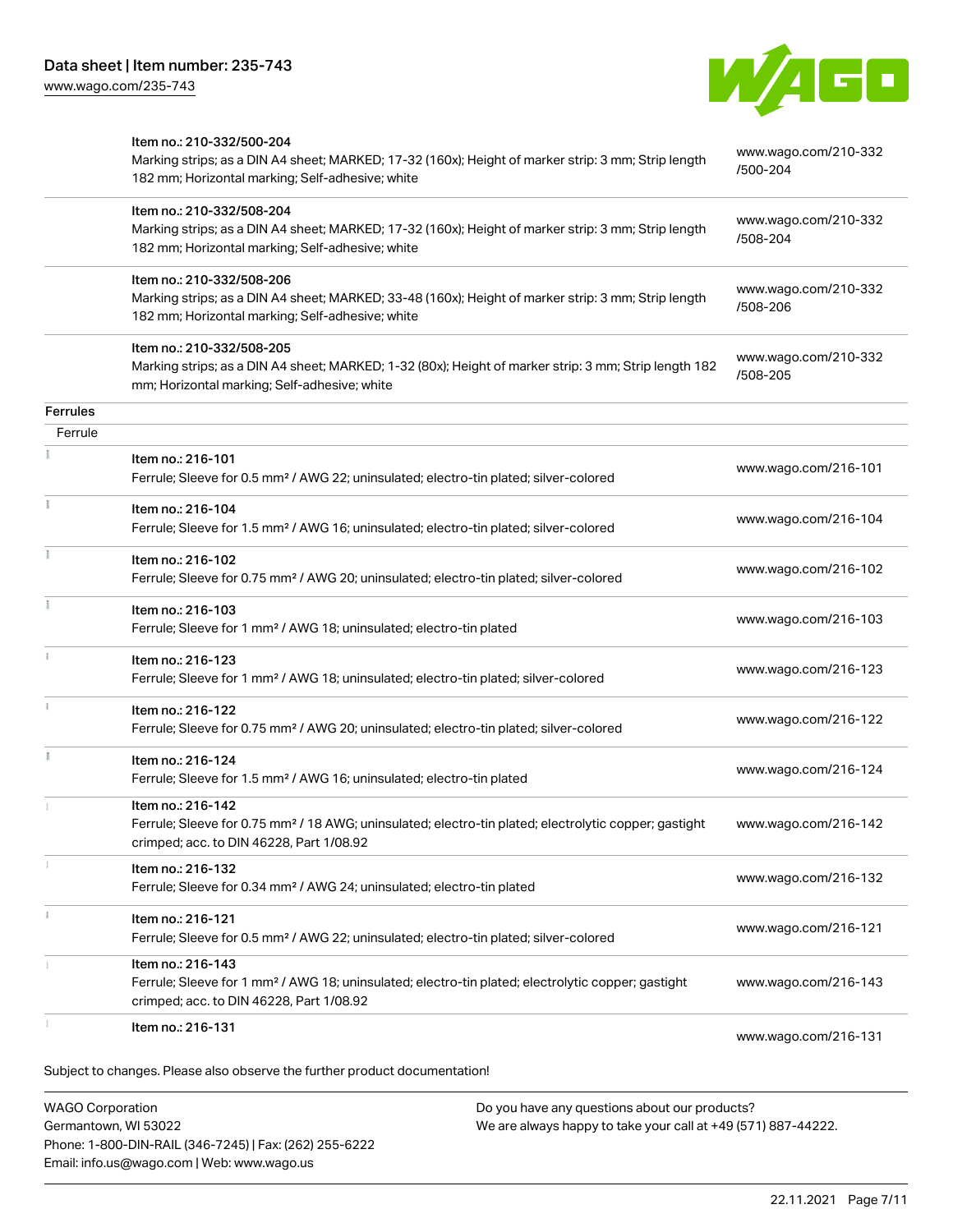# Data sheet | Item number: 235-743

[www.wago.com/235-743](http://www.wago.com/235-743)



|    | Ferrule; Sleeve for 0.25 mm <sup>2</sup> / AWG 24; uninsulated; electro-tin plated; silver-colored                                                                                                      |                      |
|----|---------------------------------------------------------------------------------------------------------------------------------------------------------------------------------------------------------|----------------------|
|    | Item no.: 216-141<br>Ferrule; Sleeve for 0.5 mm <sup>2</sup> / 20 AWG; uninsulated; electro-tin plated; electrolytic copper; gastight<br>crimped; acc. to DIN 46228, Part 1/08.92                       | www.wago.com/216-141 |
| s. | Item no.: 216-152<br>Ferrule; Sleeve for 0.34 mm <sup>2</sup> / AWG 24; uninsulated; electro-tin plated                                                                                                 | www.wago.com/216-152 |
|    | Item no.: 216-203<br>Ferrule; Sleeve for 1 mm <sup>2</sup> / AWG 18; insulated; electro-tin plated; red                                                                                                 | www.wago.com/216-203 |
|    | Item no.: 216-202<br>Ferrule; Sleeve for 0.75 mm <sup>2</sup> / 18 AWG; insulated; electro-tin plated; gray                                                                                             | www.wago.com/216-202 |
|    | Item no.: 216-151<br>Ferrule; Sleeve for 0.25 mm <sup>2</sup> / AWG 24; uninsulated; electro-tin plated                                                                                                 | www.wago.com/216-151 |
| ٨  | Item no.: 216-204<br>Ferrule; Sleeve for 1.5 mm <sup>2</sup> / AWG 16; insulated; electro-tin plated; black                                                                                             | www.wago.com/216-204 |
|    | Item no.: 216-144<br>Ferrule; Sleeve for 1.5 mm <sup>2</sup> / AWG 16; uninsulated; electro-tin plated; electrolytic copper; gastight<br>crimped; acc. to DIN 46228, Part 1/08.92; silver-colored       | www.wago.com/216-144 |
|    | Item no.: 216-201<br>Ferrule; Sleeve for 0.5 mm <sup>2</sup> / 20 AWG; insulated; electro-tin plated; white                                                                                             | www.wago.com/216-201 |
|    | Item no.: 216-223<br>Ferrule; Sleeve for 1 mm <sup>2</sup> / AWG 18; insulated; electro-tin plated; red                                                                                                 | www.wago.com/216-223 |
|    | Item no.: 216-241<br>Ferrule; Sleeve for 0.5 mm <sup>2</sup> / 20 AWG; insulated; electro-tin plated; electrolytic copper; gastight<br>crimped; acc. to DIN 46228, Part 4/09.90; white                  | www.wago.com/216-241 |
|    | Item no.: 216-242<br>Ferrule; Sleeve for 0.75 mm <sup>2</sup> / 18 AWG; insulated; electro-tin plated; electrolytic copper; gastight<br>crimped; acc. to DIN 46228, Part 4/09.90; gray                  | www.wago.com/216-242 |
|    | Item no.: 216-222<br>Ferrule; Sleeve for 0.75 mm <sup>2</sup> / 18 AWG; insulated; electro-tin plated; gray                                                                                             | www.wago.com/216-222 |
|    | Item no.: 216-221<br>Ferrule; Sleeve for 0.5 mm <sup>2</sup> / 20 AWG; insulated; electro-tin plated; white                                                                                             | www.wago.com/216-221 |
| 1  | Item no.: 216-224<br>Ferrule; Sleeve for 1.5 mm <sup>2</sup> / AWG 16; insulated; electro-tin plated; black                                                                                             | www.wago.com/216-224 |
|    | Item no.: 216-243<br>Ferrule; Sleeve for 1 mm <sup>2</sup> / AWG 18; insulated; electro-tin plated; electrolytic copper; gastight crimped; www.wago.com/216-243<br>acc. to DIN 46228, Part 4/09.90; red |                      |
| 1  | Item no.: 216-244<br>Ferrule; Sleeve for 1.5 mm <sup>2</sup> / AWG 16; insulated; electro-tin plated; electrolytic copper; gastight<br>crimped; acc. to DIN 46228, Part 4/09.90; black                  | www.wago.com/216-244 |
|    |                                                                                                                                                                                                         |                      |

WAGO Corporation Germantown, WI 53022 Phone: 1-800-DIN-RAIL (346-7245) | Fax: (262) 255-6222 Email: info.us@wago.com | Web: www.wago.us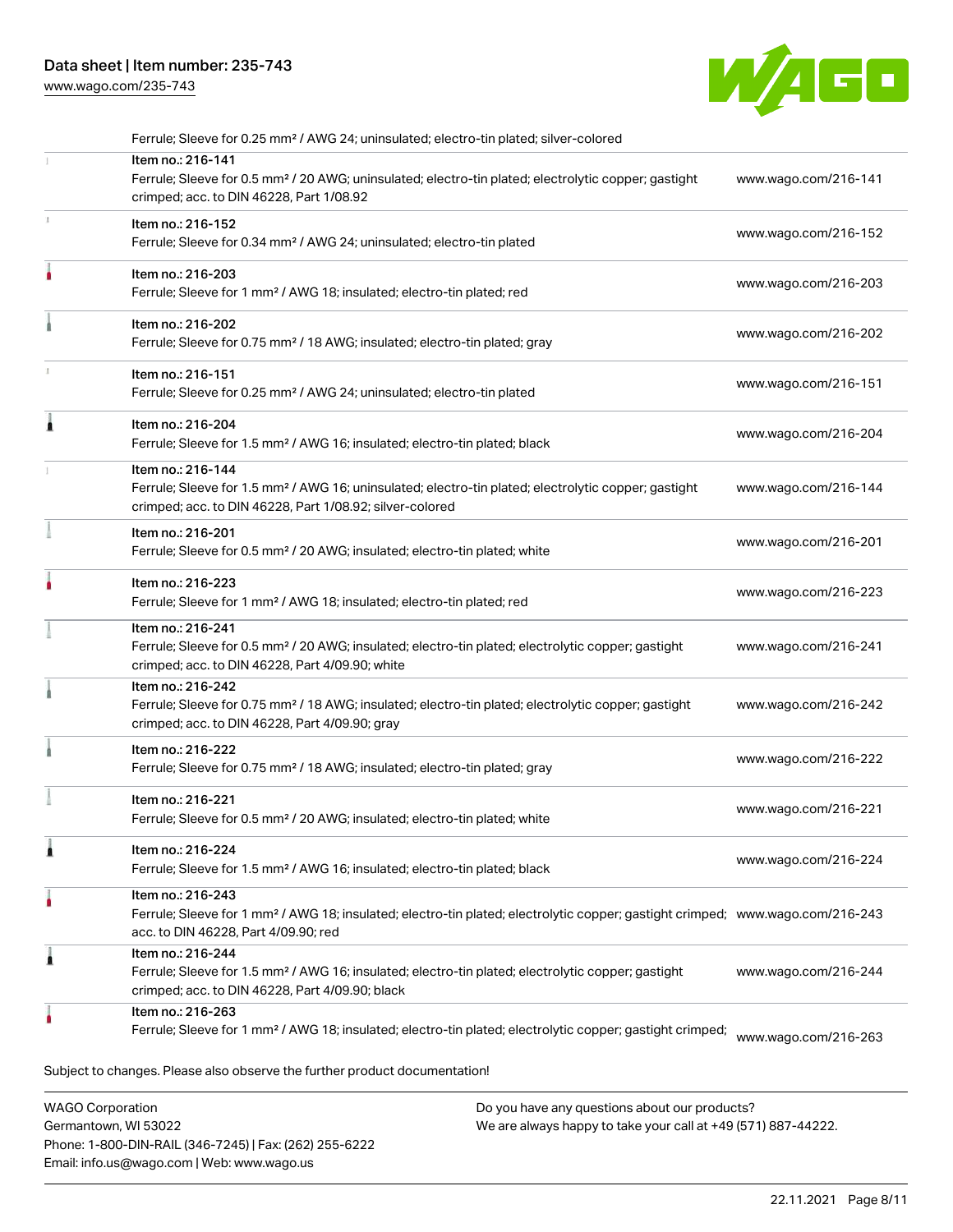[www.wago.com/235-743](http://www.wago.com/235-743)



acc. to DIN 46228, Part 4/09.90; red

| ı              | Item no.: 216-264                                                                                               |                      |
|----------------|-----------------------------------------------------------------------------------------------------------------|----------------------|
|                | Ferrule; Sleeve for 1.5 mm <sup>2</sup> / AWG 16; insulated; electro-tin plated; electrolytic copper; gastight  | www.wago.com/216-264 |
|                | crimped; acc. to DIN 46228, Part 4/09.90; black                                                                 |                      |
| ì              | Item no.: 216-284                                                                                               |                      |
|                | Ferrule; Sleeve for 1.5 mm <sup>2</sup> / AWG 16; insulated; electro-tin plated; electrolytic copper; gastight  | www.wago.com/216-284 |
|                | crimped; acc. to DIN 46228, Part 4/09.90; black                                                                 |                      |
|                | Item no.: 216-262                                                                                               |                      |
|                | Ferrule; Sleeve for 0.75 mm <sup>2</sup> / 18 AWG; insulated; electro-tin plated; electrolytic copper; gastight | www.wago.com/216-262 |
|                | crimped; acc. to DIN 46228, Part 4/09.90; gray                                                                  |                      |
|                | Item no.: 216-301                                                                                               |                      |
|                | Ferrule; Sleeve for 0.25 mm <sup>2</sup> / AWG 24; insulated; electro-tin plated; yellow                        | www.wago.com/216-301 |
|                | Item no.: 216-321                                                                                               |                      |
|                | Ferrule; Sleeve for 0.25 mm <sup>2</sup> / AWG 24; insulated; electro-tin plated; yellow                        | www.wago.com/216-321 |
| ì.             | Item no.: 216-322                                                                                               |                      |
|                | Ferrule; Sleeve for 0.34 mm <sup>2</sup> / 22 AWG; insulated; electro-tin plated; green                         | www.wago.com/216-322 |
| ٠              | Item no.: 216-302                                                                                               |                      |
|                | Ferrule; Sleeve for 0.34 mm <sup>2</sup> / 22 AWG; insulated; electro-tin plated; light turquoise               | www.wago.com/216-302 |
| Tools          |                                                                                                                 |                      |
| Operating tool |                                                                                                                 |                      |
|                | Item no.: 210-648                                                                                               |                      |
|                | Operating tool; Blade: 2.5 x 0.4 mm; with a partially insulated shaft; angled; short                            | www.wago.com/210-648 |
|                | Item no.: 210-647                                                                                               |                      |
|                | Operating tool; Blade: 2.5 x 0.4 mm; with a partially insulated shaft; multicoloured                            | www.wago.com/210-647 |
|                | Item no.: 210-719                                                                                               |                      |
|                | Operating tool; Blade: 2.5 x 0.4 mm; with a partially insulated shaft                                           | www.wago.com/210-719 |
|                |                                                                                                                 |                      |

# Downloads Documentation

### Additional Information

| .<br>Technical explanations | 2019 Apr 3 | pdf<br>2.0 MB   | Download |
|-----------------------------|------------|-----------------|----------|
|                             |            | pdf<br>125.0 kB | Download |

# CAD files

#### CAD data

| 2D/3D Models 235-743 | url<br>- - -- | ∵∿wnloau |
|----------------------|---------------|----------|
|                      |               |          |

| WAGO Corporation                                       | Do you have any questions about our products?                 |
|--------------------------------------------------------|---------------------------------------------------------------|
| Germantown, WI 53022                                   | We are always happy to take your call at +49 (571) 887-44222. |
| Phone: 1-800-DIN-RAIL (346-7245)   Fax: (262) 255-6222 |                                                               |
| Email: info.us@wago.com   Web: www.wago.us             |                                                               |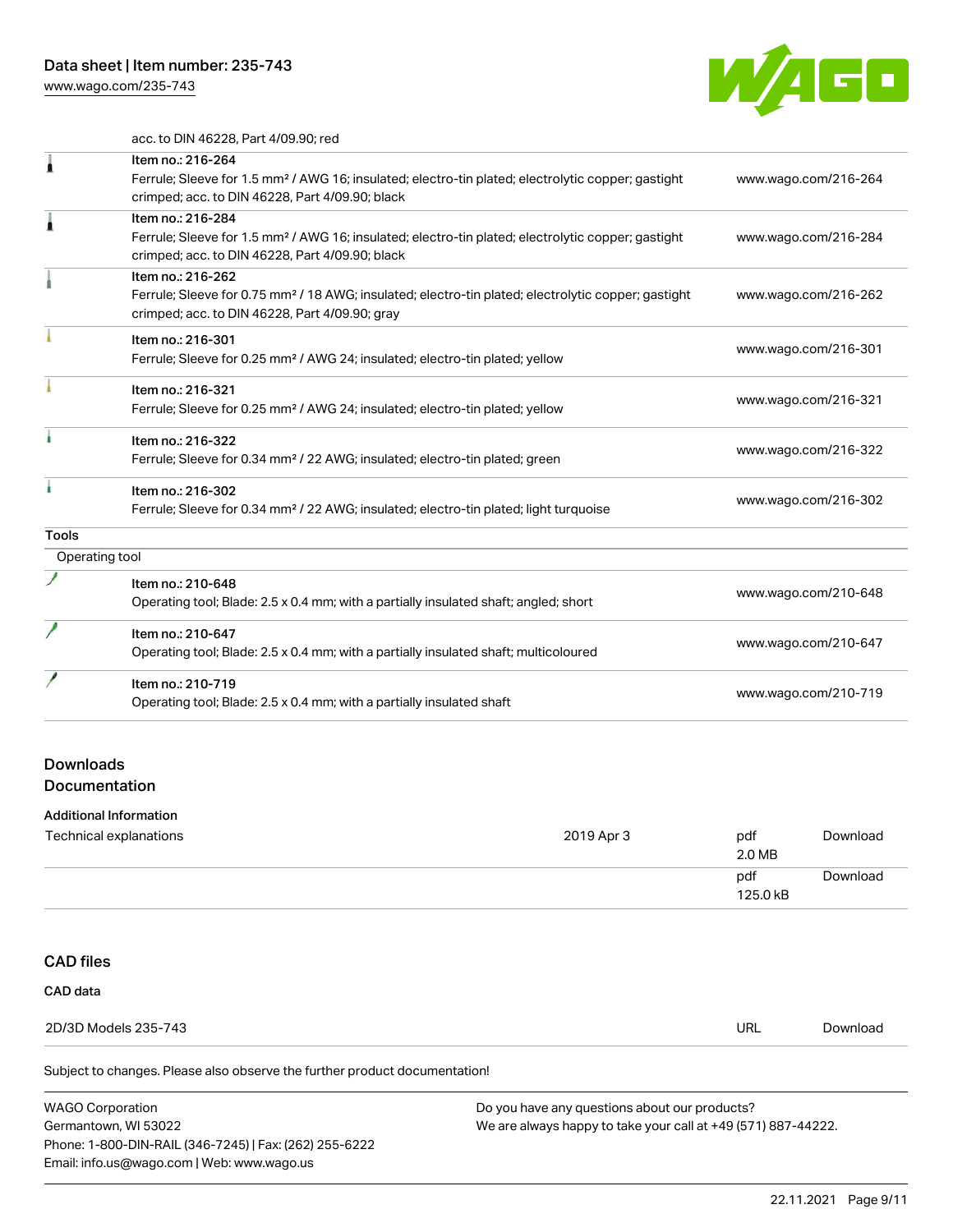

#### CAE data

| EPLAN Data Portal 235-743                                                                                                                                              | <b>URL</b> | Download |
|------------------------------------------------------------------------------------------------------------------------------------------------------------------------|------------|----------|
| ZUKEN Portal 235-743                                                                                                                                                   | <b>URL</b> | Download |
| PCB Design                                                                                                                                                             |            |          |
| Symbol and Footprint 235-743                                                                                                                                           | <b>URL</b> | Download |
| CAx data for your PCB design, consisting of "schematic symbols and PCB footprints",<br>allow easy integration of the WAGO component into your development environment. |            |          |
| Supported formats:                                                                                                                                                     |            |          |
| ш<br>Accel EDA 14 & 15                                                                                                                                                 |            |          |
| Ш<br>Altium 6 to current version                                                                                                                                       |            |          |
| Cadence Allegro                                                                                                                                                        |            |          |
| ш<br>DesignSpark                                                                                                                                                       |            |          |
| Eagle Libraries                                                                                                                                                        |            |          |
| H<br>KiCad                                                                                                                                                             |            |          |
| <b>Mentor Graphics BoardStation</b><br>H                                                                                                                               |            |          |
| Mentor Graphics Design Architect<br>$\blacksquare$                                                                                                                     |            |          |
| ш<br>Mentor Graphics Design Expedition 99 and 2000                                                                                                                     |            |          |
| OrCAD 9.X PCB and Capture                                                                                                                                              |            |          |
| ш<br>PADS PowerPCB 3, 3.5, 4.X, and 5.X                                                                                                                                |            |          |
| ш<br>PADS PowerPCB and PowerLogic 3.0                                                                                                                                  |            |          |
| PCAD 2000, 2001, 2002, 2004, and 2006<br>$\blacksquare$                                                                                                                |            |          |
| ш<br>Pulsonix 8.5 or newer                                                                                                                                             |            |          |
| H<br><b>STL</b>                                                                                                                                                        |            |          |
| H<br>3D STEP                                                                                                                                                           |            |          |
| TARGET 3001!                                                                                                                                                           |            |          |
| Ш<br>View Logic ViewDraw                                                                                                                                               |            |          |
| Ш<br>Quadcept                                                                                                                                                          |            |          |
| Zuken CadStar 3 and 4                                                                                                                                                  |            |          |
| $\blacksquare$<br>Zuken CR-5000 and CR-8000                                                                                                                            |            |          |

PCB Component Libraries (EDA), PCB CAD Library Ultra Librarian

Subject to changes. Please also observe the further product documentation!

WAGO Corporation Germantown, WI 53022 Phone: 1-800-DIN-RAIL (346-7245) | Fax: (262) 255-6222 Email: info.us@wago.com | Web: www.wago.us